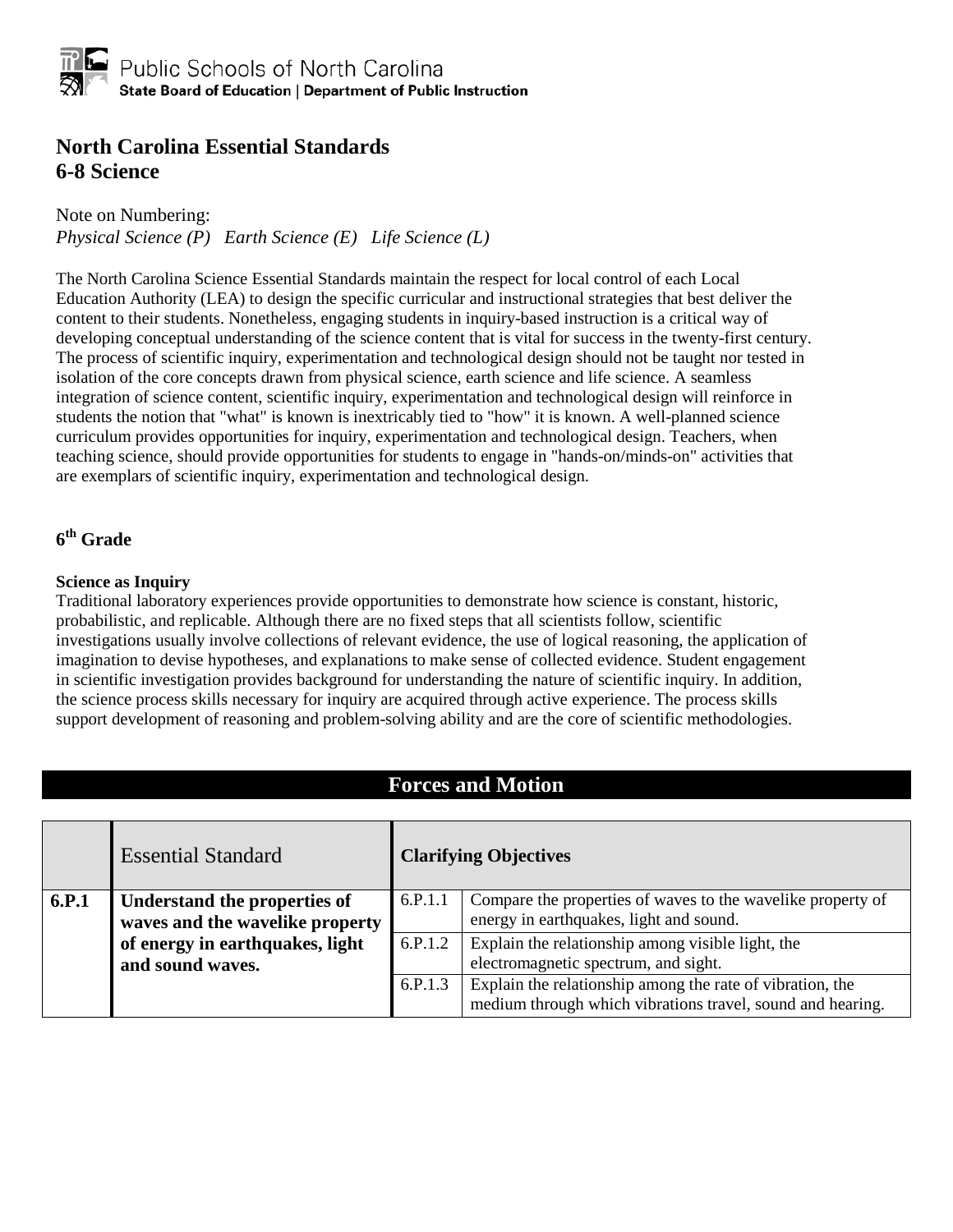### **Matter: Properties and Change**

|       | <b>Essential Standard</b>                                 | <b>Clarifying Objectives</b> |                                                                                                                                |
|-------|-----------------------------------------------------------|------------------------------|--------------------------------------------------------------------------------------------------------------------------------|
| 6.P.2 | Understand the structure,<br>classifications and physical | 6.P.2.1                      | Recognize that all matter is made up of atoms and atoms of<br>the same element are all alike, but are different from the atoms |
|       | properties of matter.                                     |                              | of other elements.                                                                                                             |
|       |                                                           | 6.P.2.2                      | Explain the effect of heat on the motion of atoms through a                                                                    |
|       |                                                           |                              | description of what happens to particles during a change in                                                                    |
|       |                                                           |                              | phase.                                                                                                                         |
|       |                                                           | 6.P.2.3                      | Compare the physical properties of pure substances that are                                                                    |
|       |                                                           |                              | independent of the amount of matter present including density,                                                                 |
|       |                                                           |                              | melting point, boiling point, and solubility to properties that                                                                |
|       |                                                           |                              | are dependent on the amount of matter present to include                                                                       |
|       |                                                           |                              | volume, mass and weight.                                                                                                       |

## **Energy: Conservation and Transfer**

|       | <b>Essential Standard</b>                                 | <b>Clarifying Objectives</b> |                                                                                                                                                                                                                  |
|-------|-----------------------------------------------------------|------------------------------|------------------------------------------------------------------------------------------------------------------------------------------------------------------------------------------------------------------|
| 6.P.3 | Understand characteristics of                             | 6.P.3.1                      | Illustrate the transfer of heat energy from warmer objects to                                                                                                                                                    |
|       | energy transfer and interactions<br>of matter and energy. |                              | cooler ones using examples of conduction, radiation and<br>convection and the effects that may result.                                                                                                           |
|       |                                                           | 6.P.3.2                      | Explain the effects of electromagnetic waves on various<br>materials to include absorption, scattering, and change in<br>temperature.                                                                            |
|       |                                                           | 6.P.3.3                      | Explain the suitability of materials for use in technological<br>design based on a response to heat (to include conduction,<br>expansion, and contraction) and electrical energy (conductors<br>and insulators). |

# **Earth in the Universe**

|       | <b>Essential Standard</b>                                                                  | <b>Clarifying Objectives</b> |                                                                                                                                                                                      |
|-------|--------------------------------------------------------------------------------------------|------------------------------|--------------------------------------------------------------------------------------------------------------------------------------------------------------------------------------|
| 6.E.1 | Understand the earth/moon/sun<br>system, and the properties,<br>structures and predictable | 6.E.1.1                      | Explain how the relative motion and relative position of the<br>sun, Earth and moon affect the seasons, tides, phases of the<br>moon, and eclipses.                                  |
|       | motions of celestial bodies in the<br>Universe.                                            | 6.E.1.2                      | Explain why Earth sustains life while other planets do not<br>based on their properties (including types of surface,<br>atmosphere and gravitational force) and location to the Sun. |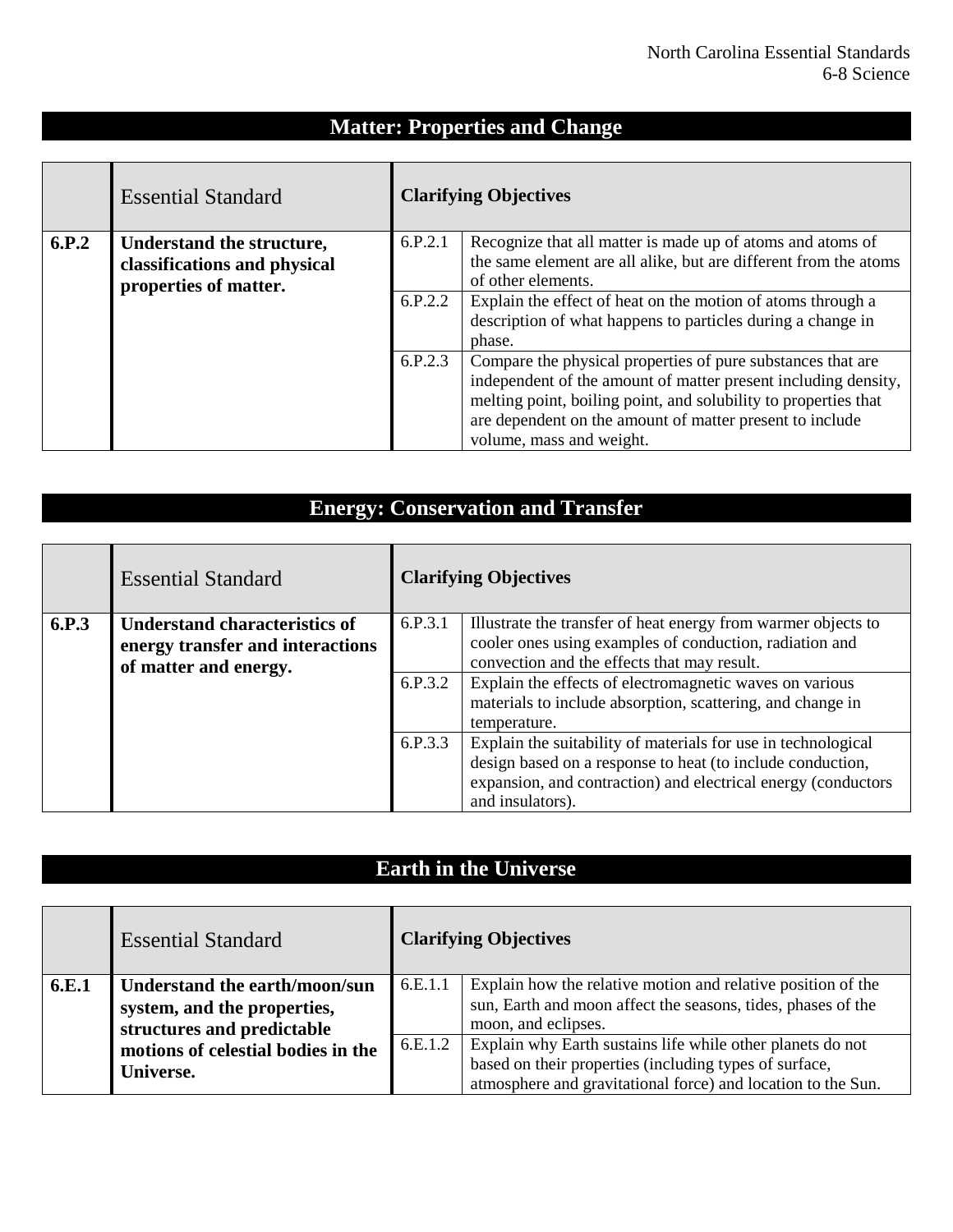| <b>Essential Standard</b> |         | <b>Clarifying Objectives</b>                                            |
|---------------------------|---------|-------------------------------------------------------------------------|
|                           | 6.E.1.3 | Summarize space exploration and the understandings gained<br>from them. |

# **Earth Systems, Structures and Processes**

|                                                                                                                                                                                                                                           | <b>Essential Standard</b> | <b>Clarifying Objectives</b>                                                                                                   |                                                                                                                                                                                |
|-------------------------------------------------------------------------------------------------------------------------------------------------------------------------------------------------------------------------------------------|---------------------------|--------------------------------------------------------------------------------------------------------------------------------|--------------------------------------------------------------------------------------------------------------------------------------------------------------------------------|
| 6.E.2<br>Understand the structure of the<br>earth and how interactions of<br>constructive and destructive<br>forces have resulted in changes<br>in the surface of the Earth over<br>time and the effects of the<br>lithosphere on humans. | 6.E.2.1                   | Summarize the structure of the earth, including the layers, the<br>mantle and core based on the relative position, composition |                                                                                                                                                                                |
|                                                                                                                                                                                                                                           |                           | 6.E.2.2                                                                                                                        | and density.<br>Explain how crustal plates and ocean basins are formed, move<br>and interact using earthquakes, heat flow and volcanoes to<br>reflect forces within the earth. |
|                                                                                                                                                                                                                                           |                           | 6.E.2.3                                                                                                                        | Explain how the formation of soil is related to the parent rock<br>type and the environment in which it develops.                                                              |
|                                                                                                                                                                                                                                           |                           | 6.E.2.4                                                                                                                        | Conclude that the good health of humans requires: monitoring<br>the lithosphere, maintaining soil quality and stewardship.                                                     |

## **Structures and Functions of Living Organisms**

|       | <b>Essential Standard</b>                                |         | <b>Clarifying Objectives</b>                                                                                                                           |
|-------|----------------------------------------------------------|---------|--------------------------------------------------------------------------------------------------------------------------------------------------------|
| 6.L.1 | Understand the structures,<br>processes and behaviors of | 6.L.1.1 | Summarize the basic structures and functions of flowering<br>plants required for survival, reproduction and defense.                                   |
|       | plants that enable them to<br>survive and reproduce.     | 6.L.1.2 | Explain the significance of the processes of photosynthesis,<br>respiration, and transpiration to the survival of green plants<br>and other organisms. |

### **Ecosystems**

|       | <b>Essential Standard</b>                                                                      | <b>Clarifying Objectives</b> |                                                                                                                                                                                         |
|-------|------------------------------------------------------------------------------------------------|------------------------------|-----------------------------------------------------------------------------------------------------------------------------------------------------------------------------------------|
| 6.L.2 | Understand the flow of energy<br>through ecosystems and the<br>responses of populations to the | 6.L.2.1                      | Summarize how energy derived from the sun is used by plants<br>to produce sugars (photosynthesis) and is transferred within<br>food chains and food webs (terrestrial and aquatic) from |
|       |                                                                                                |                              | producers to consumers to decomposers.                                                                                                                                                  |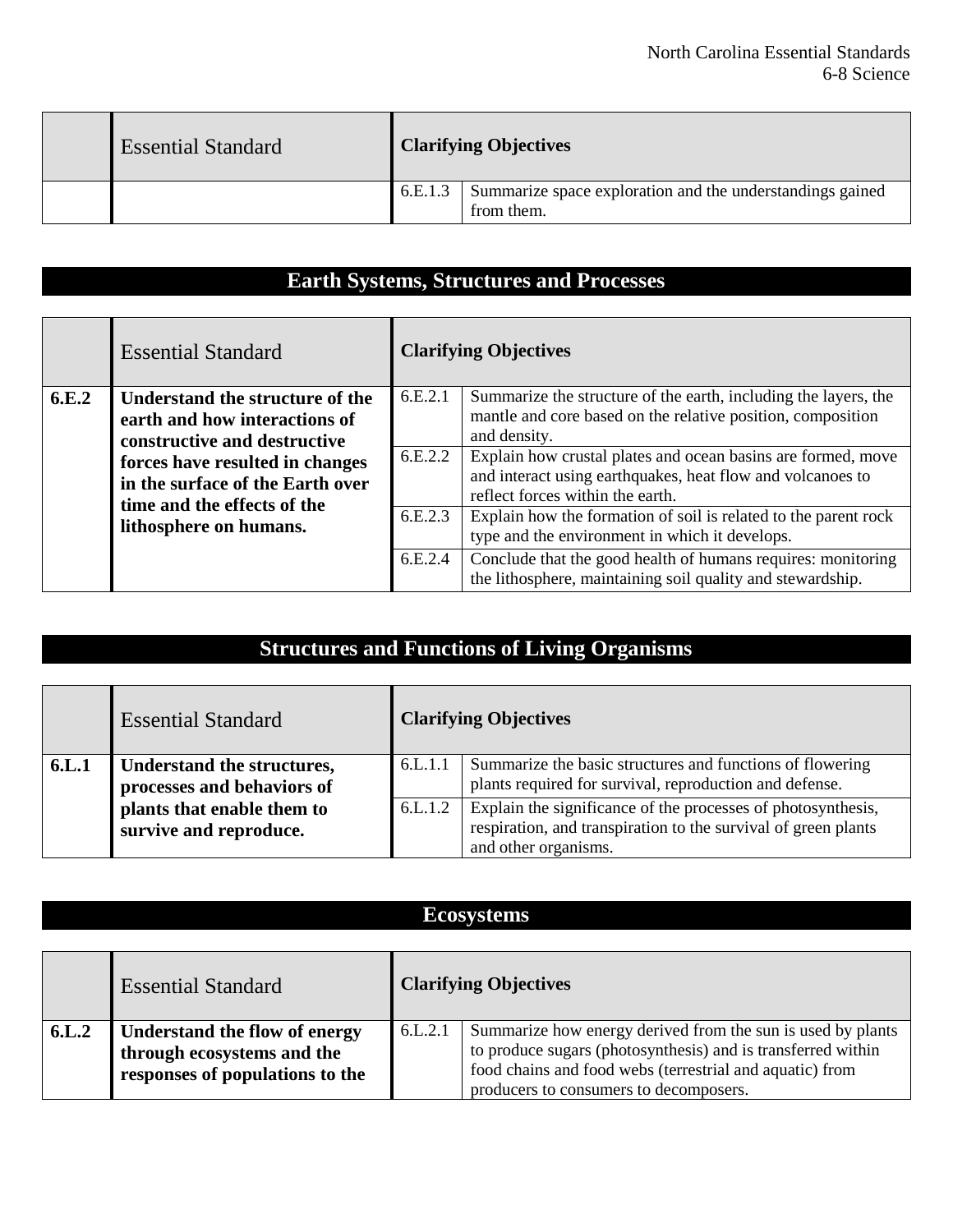| <b>Essential Standard</b>                           | <b>Clarifying Objectives</b> |                                                                                                                                                                                                                                                                                 |
|-----------------------------------------------------|------------------------------|---------------------------------------------------------------------------------------------------------------------------------------------------------------------------------------------------------------------------------------------------------------------------------|
| biotic and abiotic factors in their<br>environment. | 6.L.2.2                      | Explain how plants respond to external stimuli (including<br>dormancy and forms of tropism) to enhance survival in an<br>environment.                                                                                                                                           |
|                                                     | 6.L.2.3                      | Summarize how the abiotic factors (such as temperature,<br>water, sunlight, and soil quality) of biomes (freshwater,<br>marine, forest, grasslands, desert, Tundra) affect the ability of<br>organisms to grow, survive and/or create their own food<br>through photosynthesis. |

### **7th Grade**

#### **Science as Inquiry**

Traditional laboratory experiences provide opportunities to demonstrate how science is constant, historic, probabilistic, and replicable. Although there are no fixed steps that all scientists follow, scientific investigations usually involve collections of relevant evidence, the use of logical reasoning, the application of imagination to devise hypotheses, and explanations to make sense of collected evidence. Student engagement in scientific investigation provides background for understanding the nature of scientific inquiry. In addition, the science process skills necessary for inquiry are acquired through active experience. The process skills support development of reasoning and problem-solving ability and are the core of scientific methodologies.

| <b>Forces and Motion</b> |                                                                                                                 |         |                                                                                                                                               |  |  |
|--------------------------|-----------------------------------------------------------------------------------------------------------------|---------|-----------------------------------------------------------------------------------------------------------------------------------------------|--|--|
|                          |                                                                                                                 |         |                                                                                                                                               |  |  |
|                          | <b>Essential Standard</b>                                                                                       |         | <b>Clarifying Objectives</b>                                                                                                                  |  |  |
| <b>7.P.1</b>             | <b>Understand motion, the effects</b><br>of forces on motion and the<br>graphical representations of<br>motion. | 7.P.1.1 | Explain how the motion of an object can be described by its<br>position, direction of motion, and speed with respect to some<br>other object. |  |  |
|                          |                                                                                                                 | 7.P.1.2 | Explain the effects of balanced and unbalanced forces acting<br>on an object (including friction, gravity and magnets).                       |  |  |
|                          |                                                                                                                 | 7.P.1.3 | Illustrate the motion of an object using a graph to show a<br>change in position over a period of time.                                       |  |  |
|                          |                                                                                                                 | 7.P.1.4 | Interpret distance versus time graphs for constant speed and<br>variable motion.                                                              |  |  |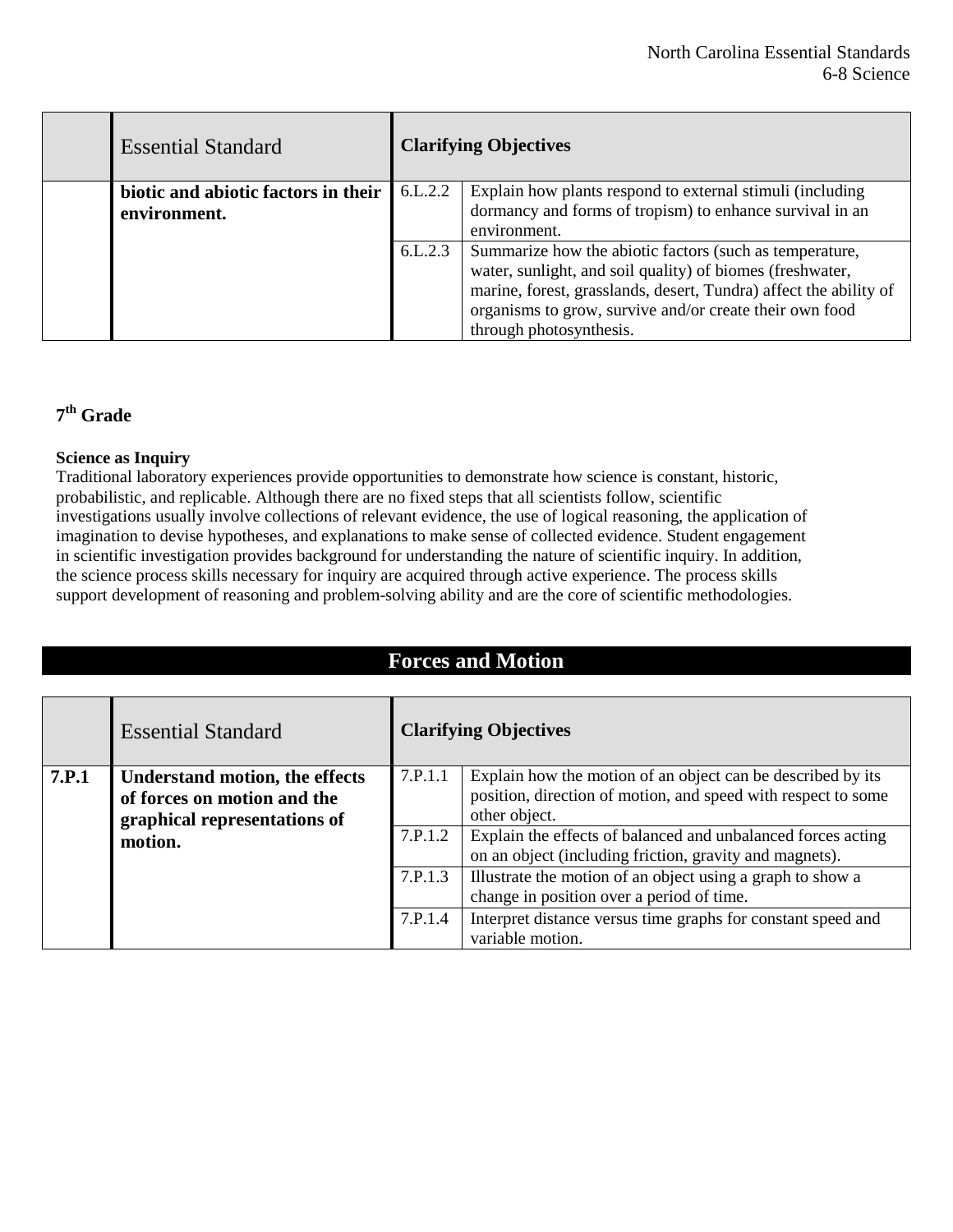### **Energy: Conservation and Transfer**

|       | <b>Essential Standard</b>                          |         | <b>Clarifying Objectives</b>                                                                                                                                                                                                                  |  |
|-------|----------------------------------------------------|---------|-----------------------------------------------------------------------------------------------------------------------------------------------------------------------------------------------------------------------------------------------|--|
| 7.P.2 | Understand forms of energy,<br>energy transfer and | 7.P.2.1 | Explain how kinetic and potential energy contribute to the<br>mechanical energy of an object.                                                                                                                                                 |  |
|       | transformation and conservation                    | 7.P.2.2 | Explain how energy can be transformed from one form to                                                                                                                                                                                        |  |
|       | in mechanical systems.                             |         | another (specifically potential energy and kinetic energy)<br>using a model or diagram of a moving object (roller coaster,<br>pendulum, or cars on ramps as examples).                                                                        |  |
|       |                                                    | 7.P.2.3 | Recognize that energy can be transferred from one system to<br>another when two objects push or pull on each other over a<br>distance (work) and electrical circuits require a complete loop<br>through which an electrical current can pass. |  |
|       |                                                    | 7.P.2.4 | Explain how simple machines such as inclined planes, pulleys,<br>levers and wheel and axles are used to create mechanical<br>advantage and increase efficiency.                                                                               |  |

## **Earth Systems, Structures and Processes**

|                                                                                                                                                                                                             | <b>Essential Standard</b> | <b>Clarifying Objectives</b>                                                                                                                                                                                                                                                                                                                                                                                                    |                                                                                                                                                                                                                                                                                                                                                                             |
|-------------------------------------------------------------------------------------------------------------------------------------------------------------------------------------------------------------|---------------------------|---------------------------------------------------------------------------------------------------------------------------------------------------------------------------------------------------------------------------------------------------------------------------------------------------------------------------------------------------------------------------------------------------------------------------------|-----------------------------------------------------------------------------------------------------------------------------------------------------------------------------------------------------------------------------------------------------------------------------------------------------------------------------------------------------------------------------|
| 7.E.1<br>Understand how the cycling of<br>matter (water and gases) in and<br>out of the atmosphere relates to<br>Earth's atmosphere, weather<br>and climate and the effects of the<br>atmosphere on humans. | 7.E.1.1<br>7.E.1.2        | Compare the composition, properties and structure of Earth's<br>atmosphere to include: mixtures of gases and differences in<br>temperature and pressure within layers.<br>Explain how the cycling of water in and out of the atmosphere<br>and atmospheric conditions relate to the weather patterns on<br>Earth.                                                                                                               |                                                                                                                                                                                                                                                                                                                                                                             |
|                                                                                                                                                                                                             | 7.E.1.3<br>7.E.1.4        | Explain the relationship between the movement of air masses,<br>high and low pressure systems, and frontal boundaries to<br>storms (including thunderstorms, hurricanes, and tornadoes)<br>and other weather conditions that may result.<br>Predict weather conditions and patterns based on information<br>obtained from:<br>Weather data collected from direct observations and<br>measurement (wind speed and direction, air |                                                                                                                                                                                                                                                                                                                                                                             |
|                                                                                                                                                                                                             |                           | 7.E.1.5<br>7.E.1.6                                                                                                                                                                                                                                                                                                                                                                                                              | temperature, humidity and air pressure)<br>Weather maps, satellites and radar<br>Cloud shapes and types and associated elevation<br>Explain the influence of convection, global winds and the jet<br>stream on weather and climatic conditions.<br>Conclude that the good health of humans requires: monitoring<br>the atmosphere, maintaining air quality and stewardship. |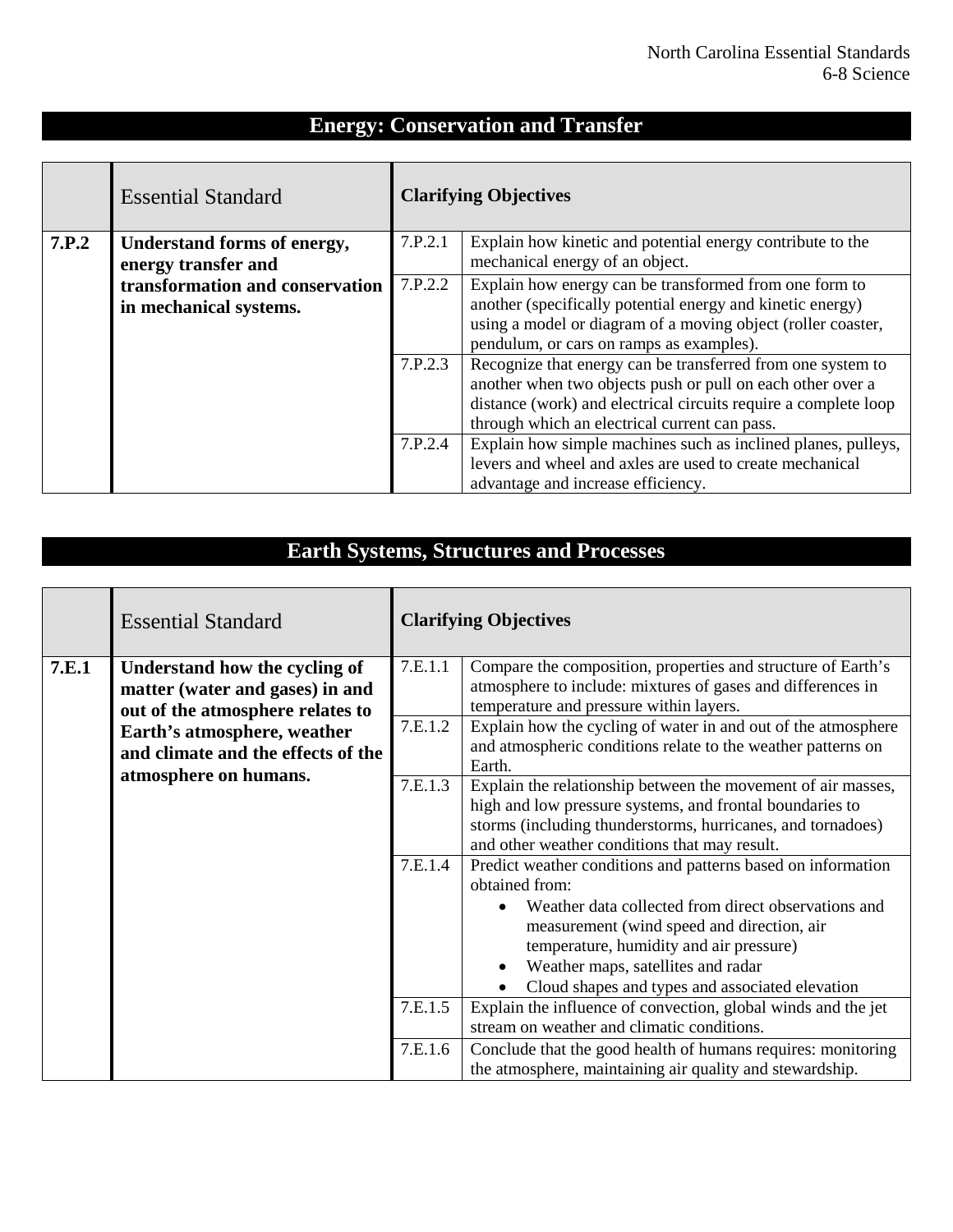# **Structures and Functions of Living Organisms**

|       | <b>Essential Standard</b>                                                                                                                                               |                    | <b>Clarifying Objectives</b>                                                                                                                                                                                                                 |
|-------|-------------------------------------------------------------------------------------------------------------------------------------------------------------------------|--------------------|----------------------------------------------------------------------------------------------------------------------------------------------------------------------------------------------------------------------------------------------|
| 7.L.1 | Understand the processes,<br>structures and functions of<br>living organisms that enable<br>them to survive, reproduce and<br>carry out the basic functions of<br>life. | 7.L.1.1            | Compare the structures and life functions of single-celled<br>organisms that carry out all of the basic functions of life<br>including:<br>Euglena<br>$\bullet$<br>Amoeba<br>Paramecium<br>Volvox                                            |
|       |                                                                                                                                                                         | 7.L.1.2<br>7.L.1.3 | Compare the structures and functions of plant and animal<br>cells, including major organelles (cell membrane, cell wall,<br>nucleus, chloroplasts, mitochondria, and vacuoles).<br>Summarize the hierarchical organization of multi-cellular |
|       |                                                                                                                                                                         |                    | organisms from cells to tissues to organs to systems to<br>organisms.                                                                                                                                                                        |
|       |                                                                                                                                                                         | 7.L.1.4            | Summarize the general functions of the major systems of the<br>human body (digestion, respiration, reproduction, circulation,<br>and excretion) and ways that these systems interact with each<br>other to sustain life.                     |

## **Evolution and Genetics**

|       | <b>Essential Standard</b>        | <b>Clarifying Objectives</b> |                                                                   |
|-------|----------------------------------|------------------------------|-------------------------------------------------------------------|
| 7.L.2 | Understand the relationship of   | 7.L.2.1                      | Explain why offspring that result from sexual reproduction        |
|       | the mechanisms of cellular       |                              | (fertilization and meiosis) have greater variation than offspring |
|       | reproduction, patterns of        |                              | that result from asexual reproduction (budding and mitosis).      |
|       | inheritance and external factors | 7.L.2.2                      | Infer patterns of heredity using information from Punnett         |
|       | to potential variation among     |                              | squares and pedigree analysis.                                    |
|       | offspring.                       | 7.L.2.3                      | Explain the impact of the environment and lifestyle choices on    |
|       |                                  |                              | biological inheritance (to include common genetic diseases)       |
|       |                                  |                              | and survival.                                                     |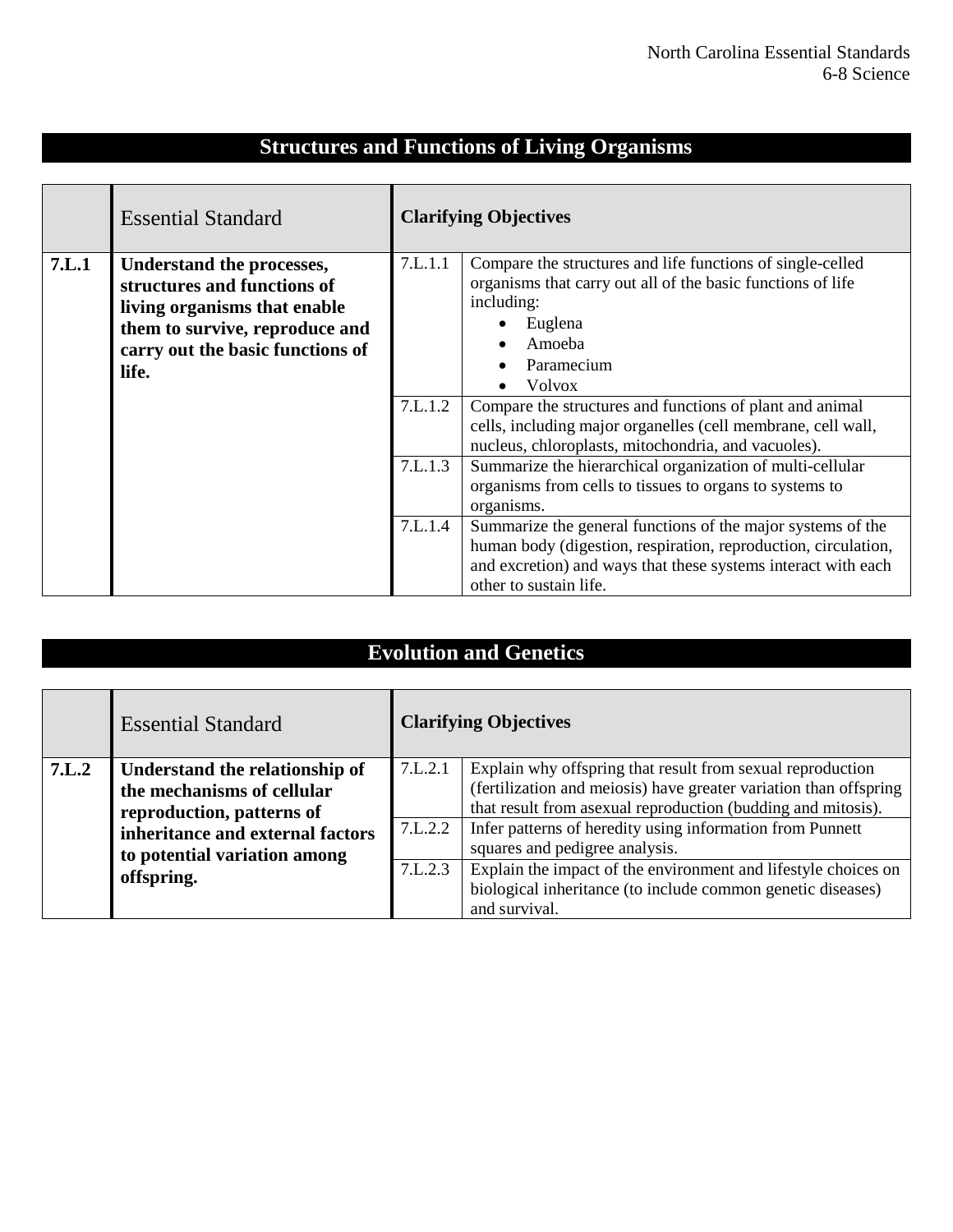#### **8th Grade**

#### **Science as Inquiry**

Traditional laboratory experiences provide opportunities to demonstrate how science is constant, historic, probabilistic, and replicable. Although there are no fixed steps that all scientists follow, scientific investigations usually involve collections of relevant evidence, the use of logical reasoning, the application of imagination to devise hypotheses, and explanations to make sense of collected evidence. Student engagement in scientific investigation provides background for understanding the nature of scientific inquiry. In addition, the science process skills necessary for inquiry are acquired through active experience. The process skills support development of reasoning and problem-solving ability and are the core of scientific methodologies.

### **Matter: Properties and Change**

|       | <b>Essential Standard</b>        | <b>Clarifying Objectives</b> |                                                                |
|-------|----------------------------------|------------------------------|----------------------------------------------------------------|
| 8.P.1 | Understand the properties of     | 8.P.1.1                      | Classify matter as elements, compounds, or mixtures based on   |
|       | matter and changes that occur    |                              | how the atoms are packed together in arrangements.             |
|       | when matter interacts in an open | 8.P.1.2                      | Explain how the physical properties of elements and their      |
|       | and closed container.            |                              | reactivity have been used to produce the current model of the  |
|       |                                  |                              | Periodic Table of elements.                                    |
|       |                                  | 8.P.1.3                      | Compare physical changes such as size, shape and state to      |
|       |                                  |                              | chemical changes that are the result of a chemical reaction to |
|       |                                  |                              | include changes in temperature, color, formation of a gas or   |
|       |                                  |                              | precipitate.                                                   |
|       |                                  | 8.P.1.4                      | Explain how the idea of atoms and a balanced chemical          |
|       |                                  |                              | equation support the law of conservation of mass.              |

#### **Energy: Conservation and Transfer**

|       | <b>Essential Standard</b>        |         | <b>Clarifying Objectives</b>                                |
|-------|----------------------------------|---------|-------------------------------------------------------------|
| 8.P.2 | <b>Explain the environmental</b> | 8.P.2.1 | Explain the environmental consequences of the various       |
|       | implications associated with the |         | methods of obtaining, transforming and distributing energy. |
|       | various methods of obtaining,    | 8.P.2.2 | Explain the implications of the depletion of renewable and  |
|       | managing, and using energy       |         | nonrenewable energy resources and the importance of         |
|       | resources.                       |         | conservation.                                               |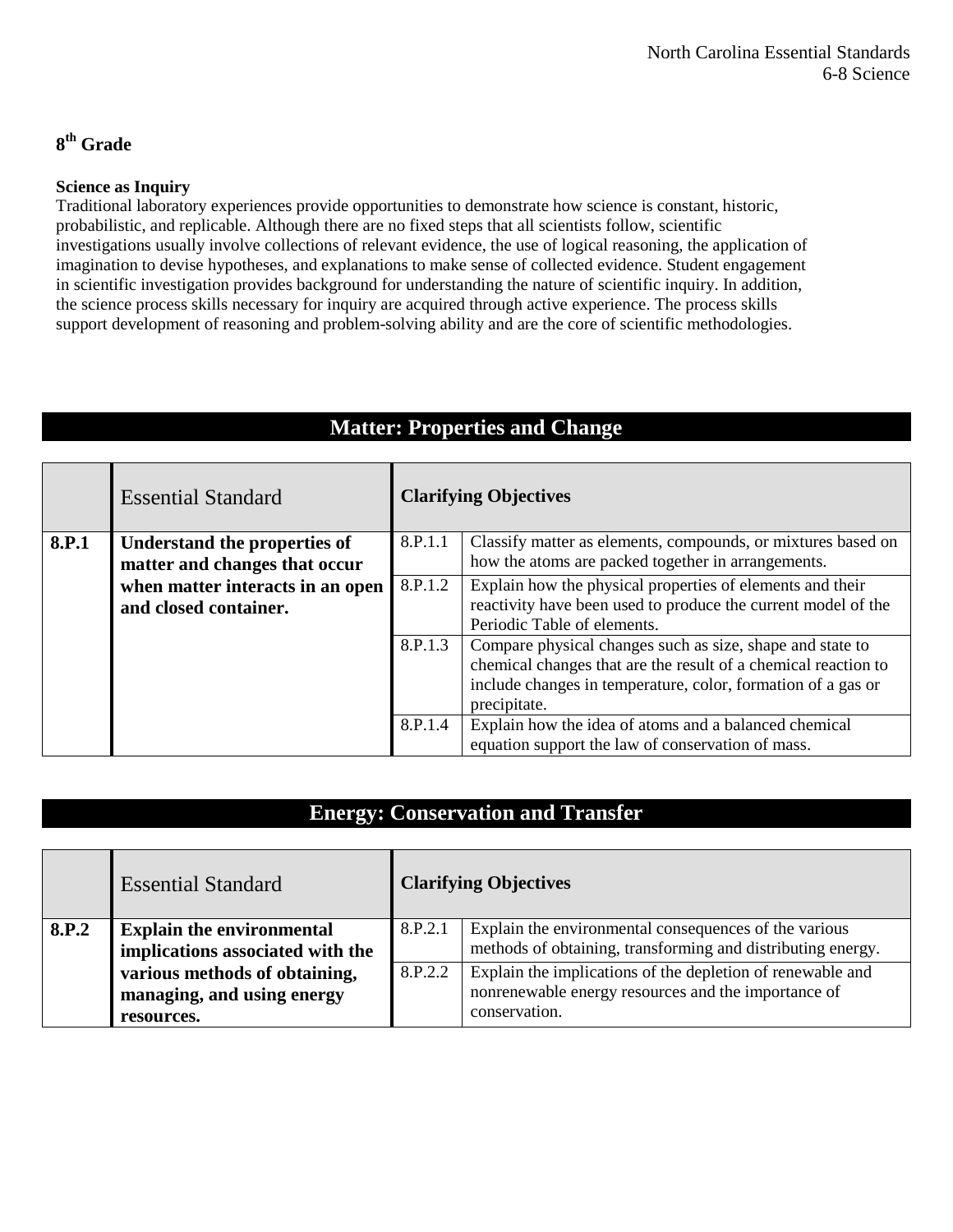|       | <b>Essential Standard</b>         |         | <b>Clarifying Objectives</b>                                                                    |
|-------|-----------------------------------|---------|-------------------------------------------------------------------------------------------------|
| 8.E.1 | <b>Understand the hydrosphere</b> | 8.E.1.1 | Explain the structure of the hydrosphere including:                                             |
|       | and the impact of humans on       |         | Water distribution on earth                                                                     |
|       | local systems and the effects of  |         | Local river basins and water availability                                                       |
|       | the hydrosphere on humans.        |         |                                                                                                 |
|       |                                   | 8.E.1.2 | Summarize evidence that Earth's oceans are a reservoir of                                       |
|       |                                   |         | nutrients, minerals, dissolved gases, and life forms:                                           |
|       |                                   |         | Estuaries<br>$\bullet$                                                                          |
|       |                                   |         | Marine ecosystems                                                                               |
|       |                                   |         | Upwelling<br>$\bullet$                                                                          |
|       |                                   |         | Behavior of gases in the marine environment<br>$\bullet$                                        |
|       |                                   |         | Value and sustainability of marine resources<br>Deep ocean technology and understandings gained |
|       |                                   | 8.E.1.3 | Predict the safety and potability of water supplies in North                                    |
|       |                                   |         | Carolina based on physical and biological factors, including:                                   |
|       |                                   |         | Temperature                                                                                     |
|       |                                   |         | Dissolved oxygen<br>$\bullet$                                                                   |
|       |                                   |         | pH<br>$\bullet$                                                                                 |
|       |                                   |         | Nitrates and phosphates                                                                         |
|       |                                   |         | Turbidity                                                                                       |
|       |                                   |         | <b>Bio-indicators</b>                                                                           |
|       |                                   | 8.E.1.4 | Conclude that the good health of humans requires:                                               |
|       |                                   |         | Monitoring of the hydrosphere<br>$\bullet$                                                      |
|       |                                   |         | Water quality standards<br>$\bullet$                                                            |
|       |                                   |         | Methods of water treatment<br>$\bullet$                                                         |
|       |                                   |         | Maintaining safe water quality                                                                  |
|       |                                   |         | Stewardship                                                                                     |

|       | <b>Earth History</b>                                                                                    |         |                                                                                                                                                                                                                 |  |  |  |
|-------|---------------------------------------------------------------------------------------------------------|---------|-----------------------------------------------------------------------------------------------------------------------------------------------------------------------------------------------------------------|--|--|--|
|       |                                                                                                         |         |                                                                                                                                                                                                                 |  |  |  |
|       | <b>Essential Standard</b>                                                                               |         | <b>Clarifying Objectives</b>                                                                                                                                                                                    |  |  |  |
| 8.E.2 | <b>Understand the history of Earth</b><br>and its life forms based on<br>evidence of change recorded in | 8.E.2.1 | Infer the age of Earth and relative age of rocks and fossils<br>from index fossils and ordering of rock layers (relative dating<br>and radioactive dating).                                                     |  |  |  |
|       | fossil records and landforms.                                                                           | 8.E.2.2 | Explain the use of fossils, ice cores, composition of<br>sedimentary rocks, faults, and igneous rock formations found<br>in rock layers as evidence of the history of the Earth and its<br>changing life forms. |  |  |  |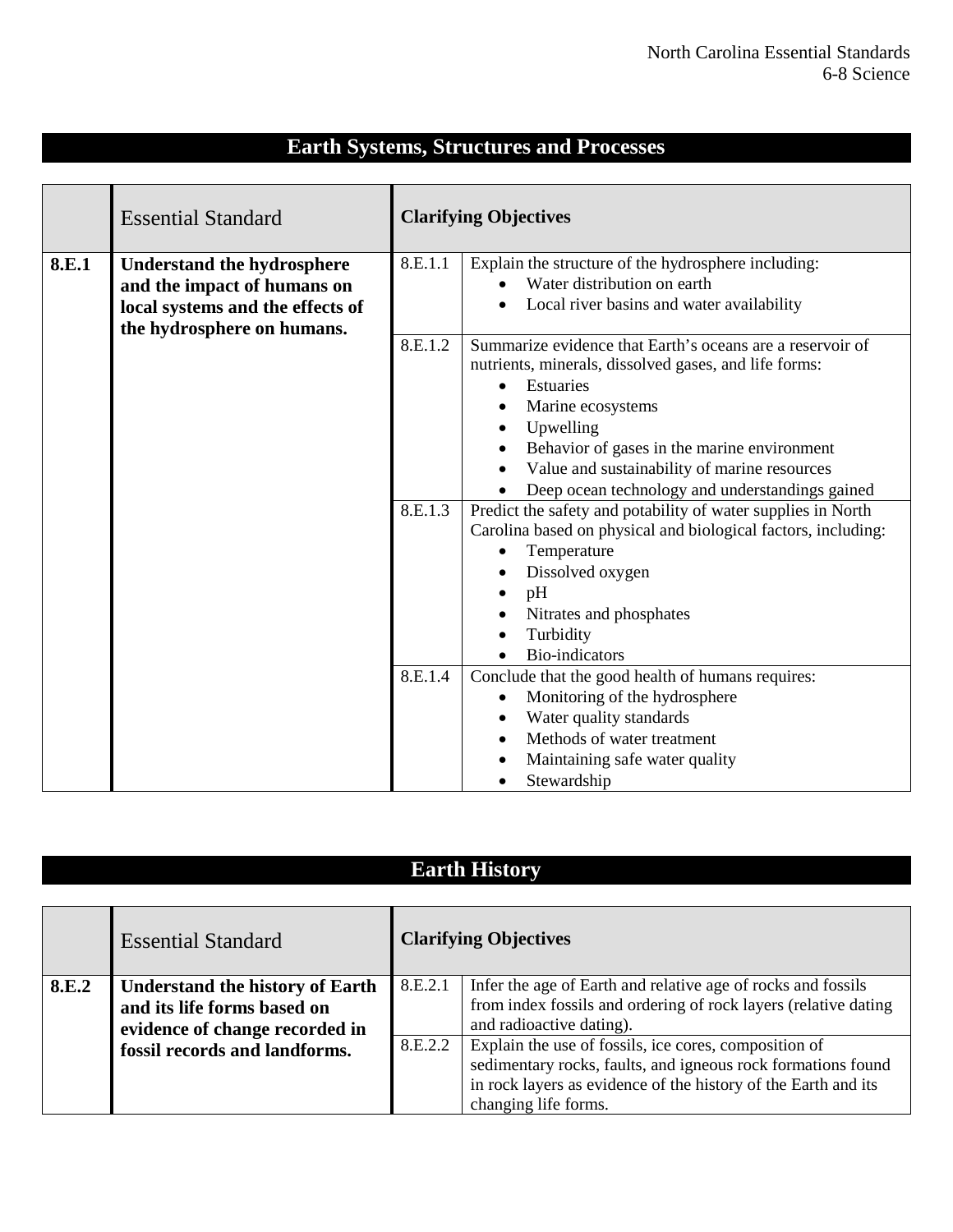## **Structures and Functions of Living Organisms**

|       | <b>Essential Standard</b>            | <b>Clarifying Objectives</b> |                                                                 |
|-------|--------------------------------------|------------------------------|-----------------------------------------------------------------|
| 8.L.1 | <b>Understand the hazards caused</b> | 8.L.1.1                      | Summarize the basic characteristics of viruses, bacteria, fungi |
|       | by agents of diseases that effect    |                              | and parasites relating to the spread, treatment and prevention  |
|       | living organisms.                    |                              | of disease.                                                     |
|       |                                      | 8.L.1.2                      | Explain the difference between epidemic and pandemic as it      |
|       |                                      |                              | relates to the spread, treatment and prevention of disease.     |
| 8.L.2 | <b>Understand how biotechnology</b>  | 8.L.2.1                      | Summarize aspects of biotechnology including:                   |
|       | is used to affect living             |                              | Specific genetic information available                          |
|       | organisms.                           |                              | Careers                                                         |
|       |                                      |                              | Economic benefits to North Carolina<br>$\bullet$                |
|       |                                      |                              | Ethical issues<br>$\bullet$                                     |
|       |                                      |                              | Implications for agriculture<br>$\bullet$                       |

### **Ecosystems**

|       | <b>Essential Standard</b>        | <b>Clarifying Objectives</b> |                                                             |
|-------|----------------------------------|------------------------------|-------------------------------------------------------------|
| 8.L.3 | <b>Understand how organisms</b>  | 8.L.3.1                      | Explain how factors such as food, water, shelter and space  |
|       | interact with and respond to the |                              | affect populations in an ecosystem.                         |
|       | biotic and abiotic components of | 8.L.3.2                      | Summarize the relationships among producers, consumers,     |
|       | their environment.               |                              | and decomposers including the positive and negative         |
|       |                                  |                              | consequences of such interactions including:                |
|       |                                  |                              | Coexistence and cooperation                                 |
|       |                                  |                              | Competition (predator/prey)                                 |
|       |                                  |                              | Parasitism                                                  |
|       |                                  |                              | Mutualism<br>$\bullet$                                      |
|       |                                  | 8.L.3.3                      | Explain how the flow of energy within food webs is          |
|       |                                  |                              | interconnected with the cycling of matter (including water, |
|       |                                  |                              | nitrogen, carbon dioxide and oxygen).                       |

## **Evolution and Genetics**

|       | <b>Essential Standard</b>          | <b>Clarifying Objectives</b> |                                                                                                                        |
|-------|------------------------------------|------------------------------|------------------------------------------------------------------------------------------------------------------------|
| 8.L.4 | <b>Understand the evolution of</b> | 8.L.4.1                      | Summarize the use of evidence drawn from geology, fossils,<br>and comparative anatomy to form the basis for biological |